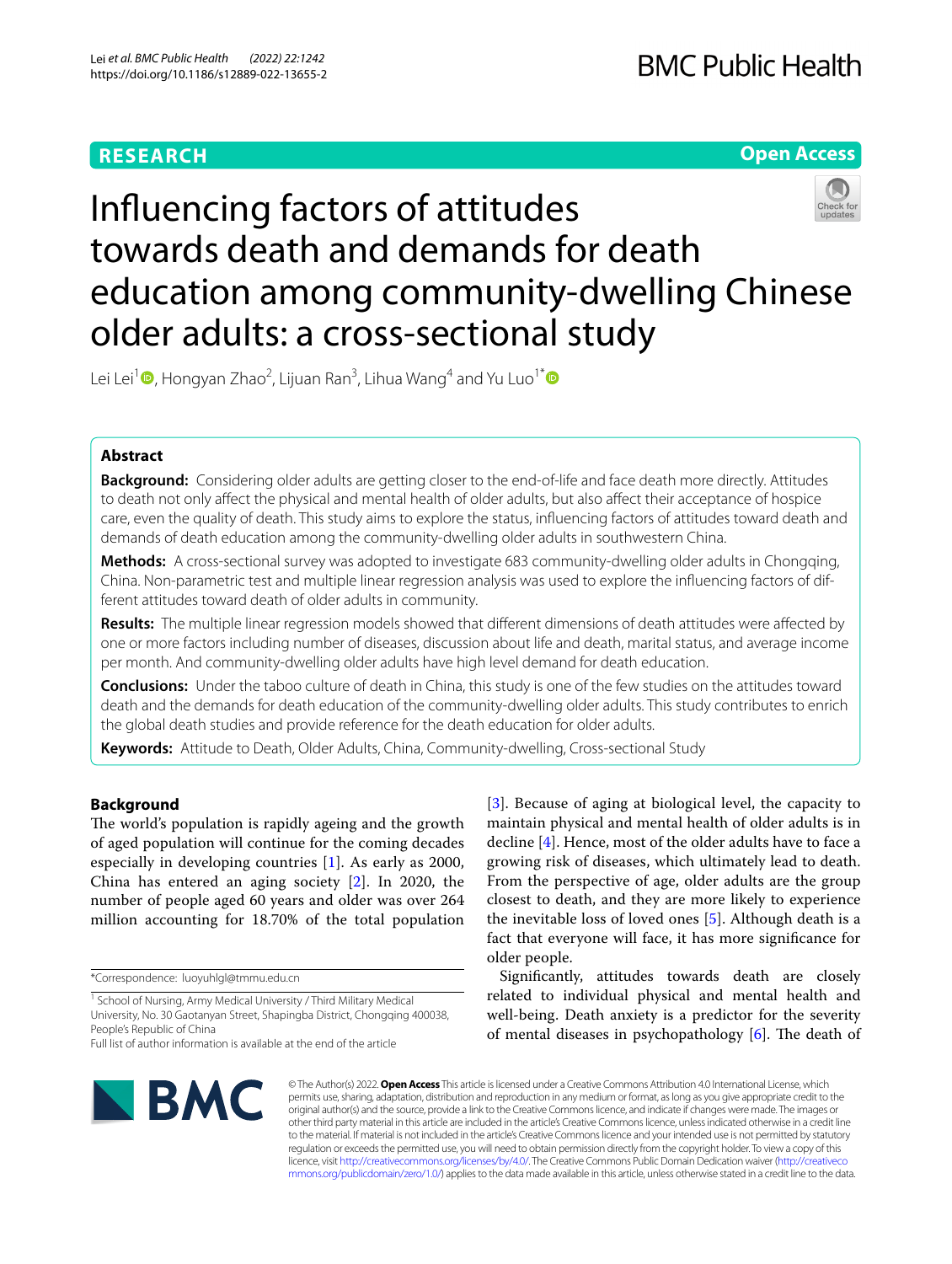siblings may precipitate depression in older adults [\[7](#page-10-6)]. Attitudes towards death have signifcant behavioural and emotional implications, especially for older adults [[8\]](#page-10-7). Preparations for death and quality of death are also afected by attitudes towards death [[9\]](#page-10-8). If older adults are desperately afraid or avoiding of death, they cannot do their advanced care planning or talk about their preferences for dying and death. Negative attitudes towards death may lead to missed opportunities for hospice and palliative care and good death [[10\]](#page-10-9) Given the important relationship between attitudes towards death and health, attitudes towards death and quality of death, it is necessary to understand the attitudes towards death of older adults.

China has a fast-aging rate and a large elderly population. There are few studies on attitudes towards death among older adults. In Chinese traditional culture, talking about death is often considered as a cultural taboo, and most Chinese people thus choose to adopt the avoidance coping strategies to reduce the awareness of death. Talking about death with older adults is thought to have an ominous implication and may bring a bad luck  $[11]$  $[11]$ , and this kind of death-sensitive culture limits the development of hospice and palliative care [[12,](#page-10-11) [13](#page-10-12)]. Attitudes towards death infuenced the older adults' lifestyle and quality of life invisibly  $[14]$  $[14]$ . They may not be able to achieve personal maturity if they fail to consider their own death [[15\]](#page-10-14).

Many studies focused on the attitudes towards death of health professionals [[16,](#page-11-0) [17](#page-11-1)], medical students [[18,](#page-11-2) [19](#page-11-3)] and cancer patients [[20\]](#page-11-4), while relatively little attention had been paid to older adults [\[21](#page-11-5)]. Moreover, the results of those studies are diverse and inconsistent, which may be caused by the diferent experiences, religious beliefs, and cultural backgrounds of the research objects, indicating that the perception of death is highly personalized [[22\]](#page-11-6). Attitudes towards death is multidimensional including positive and negative  $[21]$  $[21]$ . It is necessary to comprehensively understand the attitudes towards death of older adults and analyse the relevant influencing factors. This will provide reference for the construction of death education and psychological intervention for older adults to reduce excessive death anxiety and fear [[22\]](#page-11-6).

Death education is a series of educational activities to impart knowledge and skills related to death and dying [ $23$ ]. The purpose of death education is to make individuals accept that death is an inevitable part of the life cycle gradually, normalize death and loss and promote better death preparedness [\[24\]](#page-11-8). Researches showed that death education could improve quality of life and wellbeing by reducing the negative attitudes associated with death [\[25](#page-11-9), [26\]](#page-11-10). Older adults are more likely to experience sufering and despair of death because they are close to this final stage of life  $[27]$  $[27]$ . Therefore, it is more urgent to carry out death education according to the characteristics and infuencing factors of the older adults' attitudes towards death. It is benefcial for older adults to overcome the negative emotions of death and dying, improve the meaning of life, and contribute to active aging and healthy aging  $[28]$ . This study aims to enrich the global death attitude researches as one of the few studies on the attitudes towards death among the older adults.

# **Methods**

# **Participants**

From June 2021, a cross-sectional survey was carried out in Chongqing, one of the four municipalities in China. Before recruiting participants, we categorized the nine administrative districts of Chongqing main urban areas into three levels according to the gross domestic product (GDP) per capita. Then one administrative district was selected from each level by simple random sampling. And investigations were conducted in 1–3 communities in each of the selected administrative districts by convenience sampling. Next, we conducted a questionnaire survey among the community-dwelling older adults whose age is over than 60 years and who have lived in the community for more than one year and are able to communicate efectively with researchers. And all the study participants were recruited by advertisement and they were voluntary to participate in this study and gave an oral informed consent. The exclusion criterias were as follows:(1) no fxed place of residence; (2) under 60 years old; (3) impaired cognitive function (according to the medical records), unable to communicate efectively; (4) other reasons for not participating in the study (such as diseases exacerbation, end-stage diseases, etc.);

#### **Ethical Consideration**

This study has been approved by the Ethics Committee of the University (No. 06-03, 2021). The investigation was conducted in full accordance with the Helsinki Declaration. Before the survey, researchers fully informed the older adults of the purpose, signifcance, and contents of this study. It was up to the older adults to decide whether to participate in the survey. The survey was initiated after the oral informed consent was obtained. During the investigation, if the respondents feel any discomfort, they can withdraw from the investigation at any time without any penalty.

#### **Instruments**

#### *Sociodemographic form*

This form was designed by ourselves, which included queries regarding gender, age, ethnicity, religion, marital status, education, average income per month, profession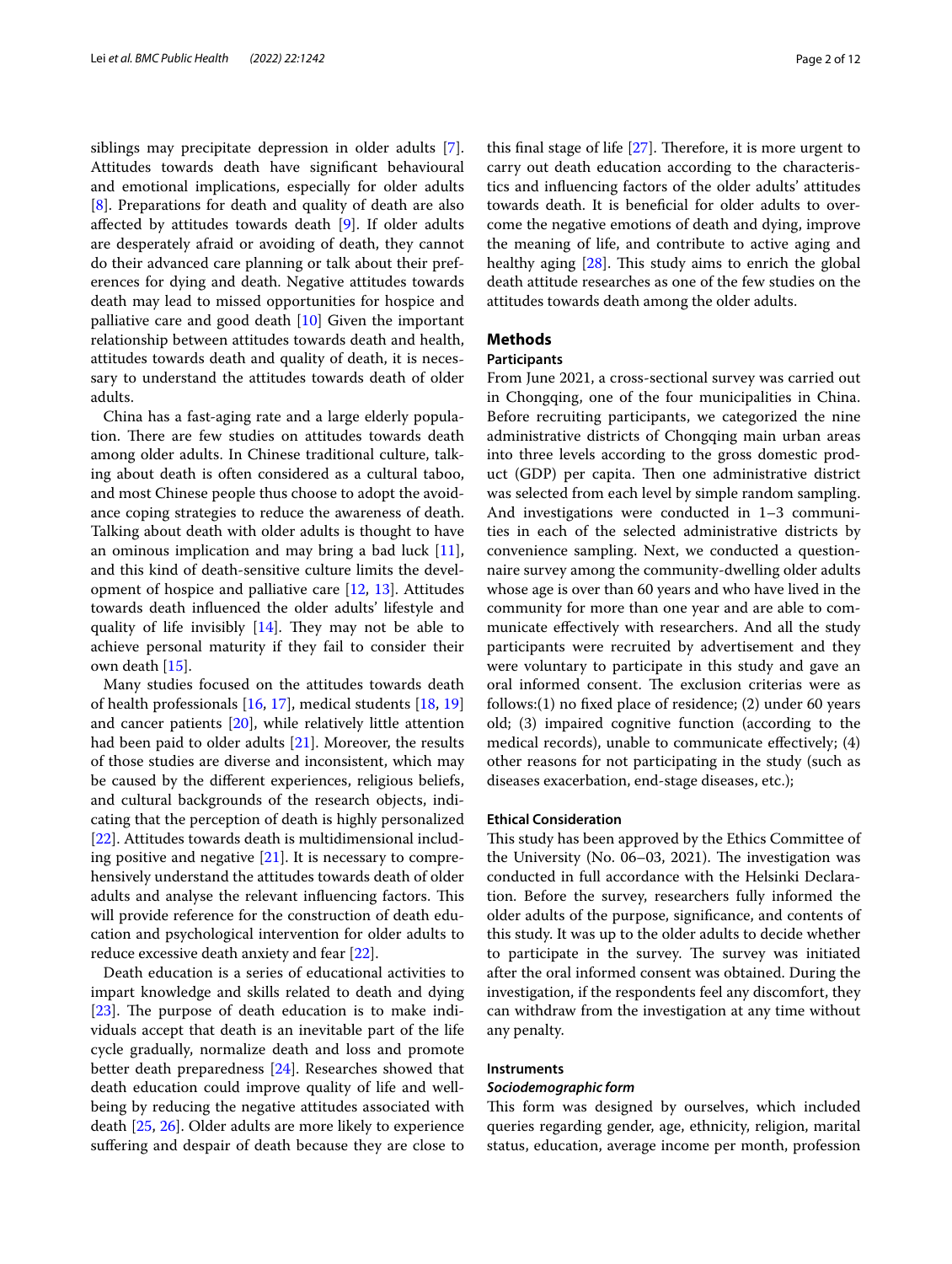types before retirement, profession types of adult children, self-care ability (self-assessed by older adults to describe fundamental skills required to independently care for oneself, such as eating, bathing, and shopping), number of diseases, discussion about life and death (discussions such as wills, funerals, resuscitate orders, place of death preferences, advance directives, etc.), experience of others death or dying.

# *Death attitude profle‑revised (DAP‑R)*

For the attitudes toward death, Chinese version of Death Attitude Profle-Revised (DAP-R) was adopted, a culture adjusted version based on the profle developed by Wong, Reker and Gesser in 1994 [\[29](#page-11-13)] and its reliability and validity can be guaranteed [\[30](#page-11-14)]. The Cronbach's  $\alpha$  is 0.94 in this study, with 32 items in total. The scale has five dimensions including fear of death (FD, 7 items), death avoidance (DA, 5 items), neutral acceptance of death (NAD, 5 items), approach acceptance of death (AAD, 10 items), and escape acceptance of death (EAD, 5 items). The score ranges from 1 to 5 means "strongly disagree" to "strongly agree". The higher score indicates the stronger emotions of the specifc each dimension death attitude such as fear, avoidance or neutral acceptance, and so on. The score  $<$  2.5 indicates a low degree of identification for this dimension,  $2.5 \sim 3.5$  indicates a medium degree of identifcation, and>3.5 indicates a high degree of identi-fication [[31\]](#page-11-15).

#### *Demand form for death education contents*

This form was self-designed including a total of 10 items about life, death, advance directives, hospice care etc. The Cronbach's  $\alpha$  of this form is 0.96 in this study. The demand form for death education contents is designed to investigate and collect the life and death-related contents that older adults want to know, including but not limited to the 10 items in this study. Other demands of death education contents of older adults can also be supplemented. The study participants evaluated the demand quantity of each item according to their own reality. There are five options for each item according to the degree of demand, that is: "much needed", "needed" and "general needed", "not needed", "not needed at all." "Much needed", "needed" and "general needed" items were all considered to be required by the study participants, while the other options were not required.

#### **Data collection**

The surveys were conducted pen-and-paper. Initially, community health service center staff and hospital staff helped to put up informational posters in different communities and made oral announcements to the community's older adults to recruit enough participants. Then

these local contacts kept in touch with potential participants and arranged a place and time for the researchers to meet. After the participants were selected through the inclusion and exclusion criteria, the frst author explained the purpose, content, signifcance, and precautions of the survey to them. After providing oral informed consent, the participants were administered a structured paper-based questionnaire. During the survey, face-to-face questionnaire interviews were conducted by the uniformly trained and qualifed research members. The interviewers read questionnaires to the participants item by item and recorded their answers. After confrming that there were no omissions, the interviewer signed and collected the questionnaire. A total of 718 questionnaires were distributed, and 683 valid questionnaires were collected, excluding those that were not answered completely. The response rate was 95.13%.

#### **Data analysis**

Epidata 3.1 was used to check and input data, and SPSS 24.0 was used for data analysis. The measurement data were expressed as mean $\pm$ standard deviation, and the counting data were expressed as frequency and percentage. Non-parametric test was used for the comparison between groups for univariate analysis, and multiple linear regression analysis was adopted to explore the influencing factors. The different dimensions of death attitudes were taken as the dependent variables in both univariate analysis and multiple linear regression analysis, though the dependent variables were not normally distributed, the assumption of normality of the residuals was verified. (The verification results of the normality of the residuals are detailed in the [supplementary-1](#page-10-15)). The data still met the requirements of multiple linear regression  $[32, 33]$  $[32, 33]$  $[32, 33]$ . Then the statistically significant factors in univariate analysis were taken as the independent variables in the multiple linear regression analysis. The parameter for entering or removing variables was set to "Stepwise" (Criteria: probability-of-F-to-enter $\langle =0.05,$ probability-of-F-to-remove  $> = 0.10$ ). There is no collinearity between variables, and multiple linear regression analysis can be carried out. *P*<0.05 was defned as statistically signifcant.

#### **Findings**

A total of 683 older adults were surveyed in this study, among which 42.02% were male and 57.98% were female, with an average age of  $73.48 \pm 7.93$  years (60–98 years). More than half of the older adults were married, but another 21.83% were widowed. The educational level of the participants in the study was mostly concentrated in primary, junior and senior/ secondary school. Most of the respondents worked as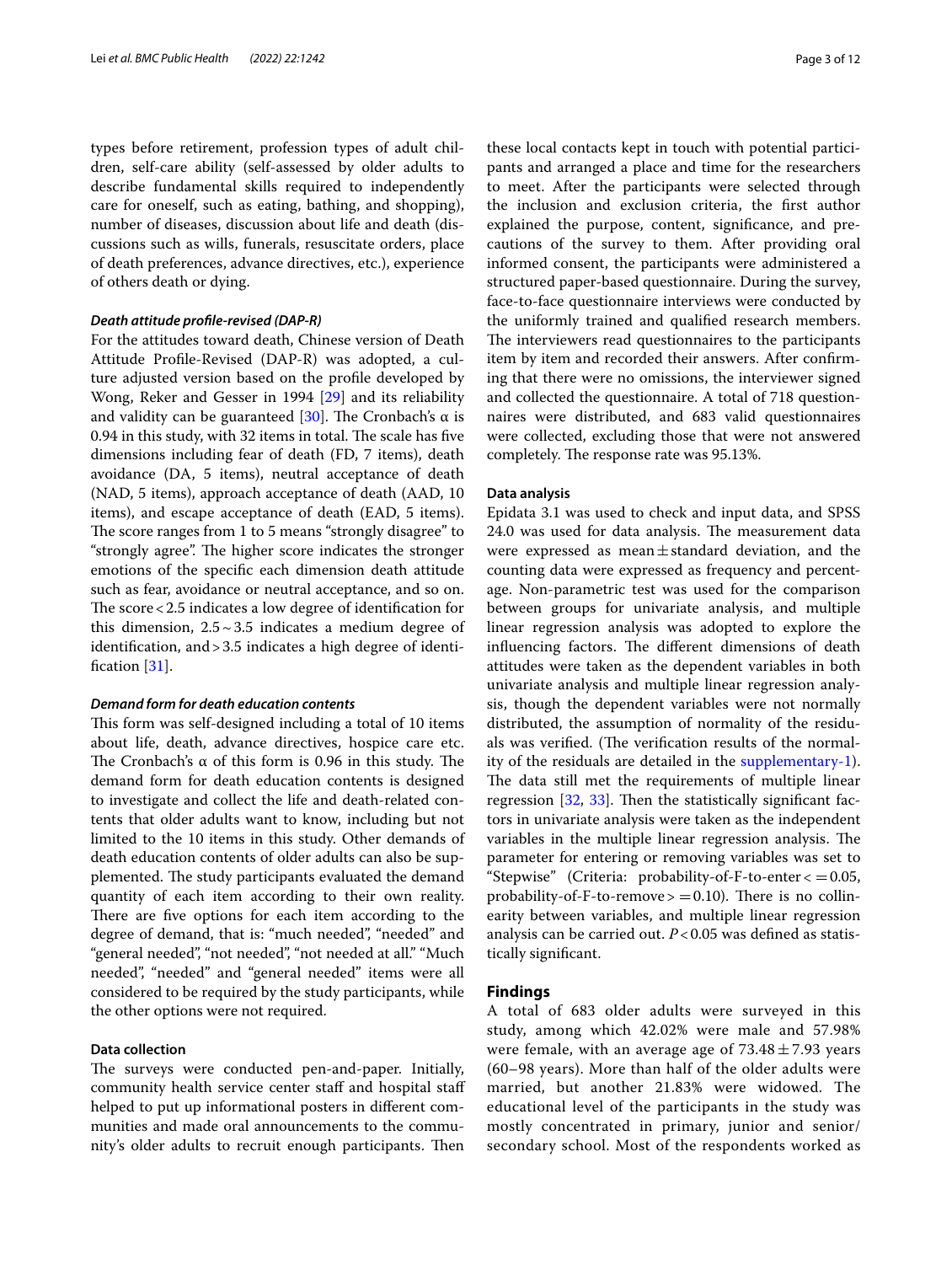farmers or workers before retirement. More than 77% of the older adults in this study suffered from chronic diseases and about 92% of older adults have experienced the death of someone else. But fewer than half of older adults have discussed life and death topics. For more details, see Table [1](#page-3-0).

**Community‑dwelling older adults' attitudes towards death** Table [2](#page-3-1) showed the scores of each dimension of the participants' attitudes towards death. The highest total score for each dimension of death attitudes is approaching acceptance of death, which is  $28.19 \pm 6.83$ , and the lowest total score is  $14.28 \pm 3.57$  of escaping acceptance

<span id="page-3-0"></span>**Table 1** Socio-demographic data of community-dwelling older adults (*n*=683)

| Groups                   | <b>Number</b> | Percent | Groups                              | Number | Percent |
|--------------------------|---------------|---------|-------------------------------------|--------|---------|
| Gender                   |               |         | Profession types before retirement  |        |         |
| Male                     | 287           | 42.02%  | Agriculture                         | 143    | 21.22%  |
| Female                   | 396           | 57.98%  | Industry                            | 322    | 47.77%  |
| Age (years)              |               |         | Government                          | 26     | 3.86%   |
| $60 - 69$                | 244           | 35.72%  | Enterprise                          | 76     | 11.28%  |
| $70 - 79$                | 261           | 38.21%  | Education                           | 56     | 8.31%   |
| Over 80                  | 178           | 26.06%  | Medicine                            | 33     | 4.90%   |
| <b>Ethnicity</b>         |               |         | Others                              | 18     | 2.67%   |
| Han                      | 678           | 99.27%  | Profession types of adult children  |        |         |
| Other minorities         | 5             | 0.73%   | Agriculture                         | 15     | 2.26%   |
| Religion                 |               |         | Industry                            | 246    | 37.05%  |
| Yes                      | 31            | 4.71%   | Government                          | 35     | 5.27%   |
| No                       | 627           | 95.29%  | Enterprise                          | 138    | 20.78%  |
| <b>Marital status</b>    |               |         | Education                           | 106    | 15.96%  |
| Married                  | 481           | 70.94%  | Medicine                            | 43     | 6.48%   |
| Unmarried                | 5             | 0.74%   | Others                              | 81     | 12.20%  |
| divorced                 | 32            | 4.72%   | Self-care ability                   |        |         |
| Widowed                  | 148           | 21.83%  | Totally by self-care                | 573    | 85.78%  |
| Remarried                | 12            | 1.77%   | Need others help                    | 82     | 12.28%  |
| <b>Education</b>         |               |         | Totally by others help              | 13     | 1.95%   |
| Illiteracy               | 53            | 7.82%   | <b>Number of deseases</b>           |        |         |
| Primary                  | 213           | 31.42%  | $\mathbf 0$                         | 109    | 22.71%  |
| Junior                   | 186           | 27.43%  | 1                                   | 216    | 45.00%  |
| Senior / Secondary       | 133           | 19.62%  | $\overline{2}$                      | 96     | 20.00%  |
| College                  | 51            | 7.52%   | $\geq$ 3                            | 59     | 12.29%  |
| Graduate                 | 42            | 6.19%   | Discussion about life and death     |        |         |
| Average income per month |               |         | Yes                                 | 297    | 43.48%  |
| Under 150 \$             | 35            | 5.23%   | <b>No</b>                           | 386    | 56.52%  |
| 150-449\$                | 185           | 27.65%  | Experience of others death or dying |        |         |
| 450-749\$                | 321           | 47.98%  | Yes                                 | 625    | 91.51%  |
| Over 750 \$              | 128           | 19.13%  | No                                  | 58     | 8.49%   |

<span id="page-3-1"></span>**Table 2** Attitudes towards death among community-dwelling older adults (*n*=683)

| <b>Attitudes to Death</b>          | Min   | Max   | Total Mean $\pm$ S.D | Item Mean $\pm$ S.D |
|------------------------------------|-------|-------|----------------------|---------------------|
| Fear of Death (FD)                 | 7.00  | 35.00 | $19.18 \pm 5.12$     | $2.74 \pm 0.73$     |
| Death Avoidance (DA)               | 5.00  | 25.00 | $14.71 + 3.55$       | $2.94 \pm 0.71$     |
| Neutral Acceptance of Death (NAD)  | 5.00  | 25.00 | $16.75 + 3.66$       | $3.35 + 0.73$       |
| Approach Acceptance of Death (AAD) | 10.00 | 50.00 | $28.19 + 6.83$       | $2.83 + 0.68$       |
| Escaping Acceptance of Death (EAD) | 5.00  | 25.00 | $14.28 + 3.57$       | $2.86 \pm 0.71$     |
|                                    |       |       |                      |                     |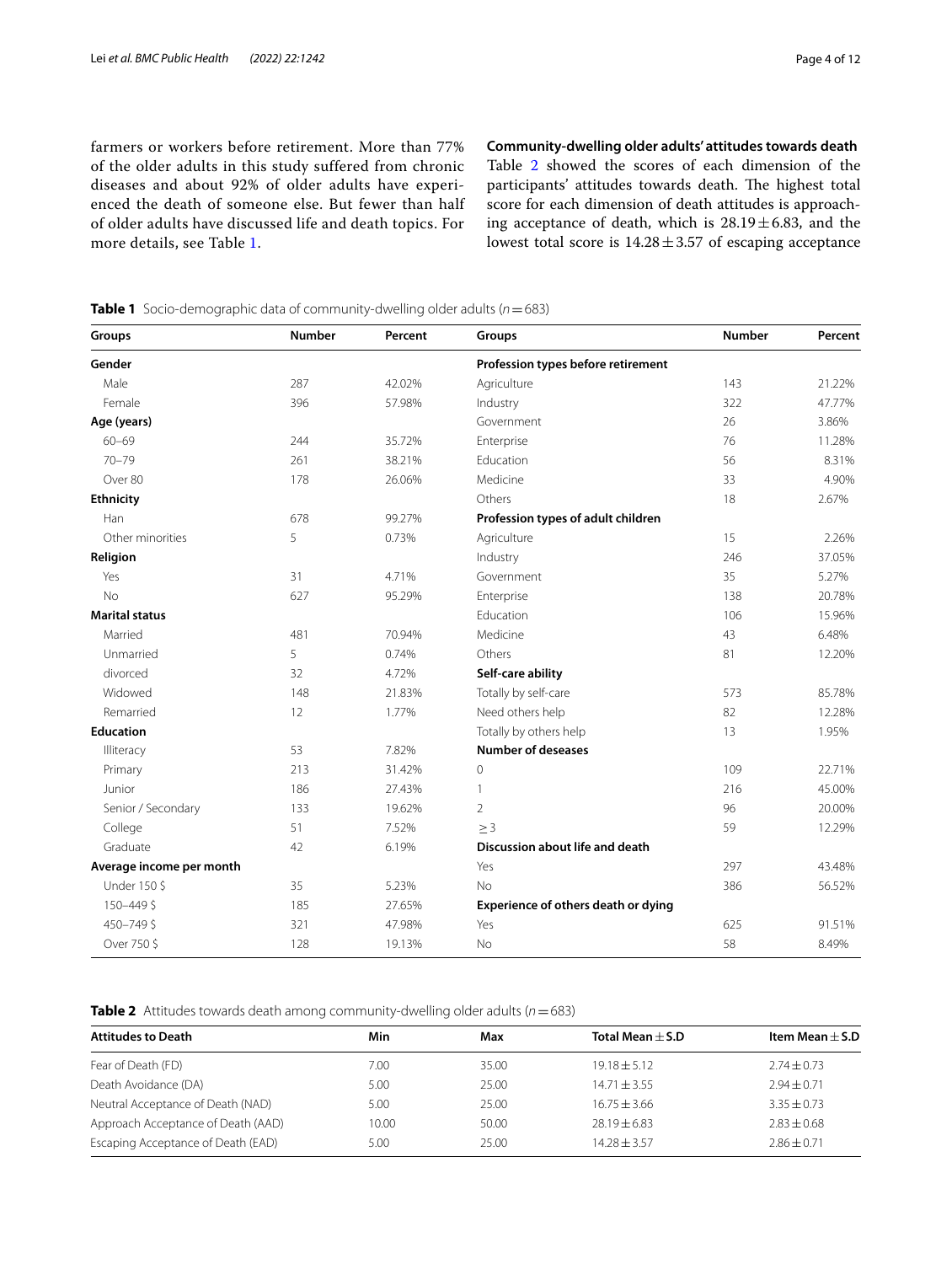of death. The dimension, neutral acceptance of death, scored the highest  $(3.35 \pm 0.73)$ , followed by death avoidance  $(2.94 \pm 0.71)$ , and fear of death scored the lowest  $(2.74 \pm 0.73)$  from item scores.

#### **Univariate analysis on the attitudes towards death**

The results of univariate analysis showed that fear of death was afected by marital status (*P*<0.05), self-care ability (*P*<0.05), the number of diseases (*P*<*0.05*) and the discussion about life and death  $(P<0.05)$ . Death avoidance was afected by the number of diseases *(P*<*0.01*). Neutral acceptance of death was infuenced by the discussion about life and death (*P*<*0.001*) and experience of others death or dying (*P*<0.05). Approach acceptance of death was infuenced by age (*P*<*0.01*) and the discussion about life and death (*P*<*0.001*). Escape acceptance of death was infuenced by average income per month (*P*<*0.01*), number of diseases (*P*<*0.01*), and the discussion about life and death (*P*<*0.001*). For details in Table [3](#page-5-0).

# **Multiple linear regression analysis of attitudes toward death**

According to the analysis, the multiple linear regression equations of community resident older adults' death attitudes are finally established as follows.  $Y(FD) = 20.08$ – 1.55\*(Not sick)-3.97\*(Remarried)-0.98\*(No discussion about life and death)<sub>.</sub> According to the standardized regression coefficient analysis, the influence of "Not sick", "Remarried", "No discussion about life and death" on fear of death decreases successively.  $Y(DA)=15.02-1.25*(Not)$  $sick$ )+0.84\*(Two diseases). According to the standardized regression coefficient analysis, "Not sick"has a greater impact on death avoidance than "Two diseases".  $Y(NAD) = 17.40 - 1.15*(No)$  discussion about life and death).  $Y(AAD) = 27.31 + 2.01*(Discussion about life)$ and death).  $Y(EAD) = 14.37 - 1.24*(Not sick) + 1.10*(Dis$ cussion about life and death)-1.02\*(Average income per month over 750 \$). According to the comparison of standardized regression coefficients, "Discussion about life and death" has the greatest infuence on escape acceptance death, followed by "Not sick", and "Average income per month over 750 \$" has the least infuence on escape acceptance. For details in Tables [4](#page-7-0) & [5](#page-7-1).

#### **Demands for the contents of death education**

More than 70% of the community-dwelling older adults in this study had demands for death education. The highest percent items of overall needed were "ways to reduce the burden of end-of-life care, wills and advance directives, policies about geriatric care and hospice care, psychological preparation for illness" which the proportions were close to 80%. "Medical knowledge about life and death, culture about life and death, euthanasia etc., and meaning of life" are the minimum required items. For details in Fig. [1](#page-7-2).

## **Discussion**

With an increase in aging population, the health of older adults has become one of the main public health issues in China [[34\]](#page-11-18). Considering older adults are getting close to the end of their lives and more susceptible to diseases, as well as experiencing the loss of others inevitably [\[5](#page-10-4)], it is necessary to know their attitudes towards death and demands for death education. This study aims to take death as a window to a better life and help older adults to think about their life plans. It is helpful for maximizing the social value of older adults and realizing healthy and active aging. In the context of a traditional Chinese culture in which talking about death is a taboo [\[13](#page-10-12)], this study is one of the few studies on the attitudes towards death and their demands for death education in the community dwelling older adults. The findings may provide support for community health education and hospice and palliative care promotion.

# **Attitudes towards death among the community‑dwelling older adults**

A study of death anxiety among older adults in the UK shows that anxiety levels decrease with age  $[35]$ . The Korean older adults have a slightly positive attitude towards death, which is consistent with the results of this study [\[36](#page-11-20)]. In this study, the score of neutral acceptance of death among the older adults was the highest, but still lower than positive attitude towards death  $(3.45 \pm 0.58)$ among the older adults in Taiwan, China [\[37\]](#page-11-21). The results of this study showed that the attitude towards death in the study participants was neutral acceptance of death mainly. Although the education level of the older adults in this survey is not high, 66.67% had not receive education higher than senior school, and all the participants in this survey had not receive death education before, they can still view death as a stage of life rationally. This may be related to the participants' life experience and psychosocial development.

The score of death avoidance ranked second. To some extent, it shows that although the study participants can accept death as a part of life, most of them still avoid talking about death-related issues, such as planning before dying. Avoiding talking about death is a way to reduce the awareness of death, but it also reduces the acceptance of hospice and palliative care  $[38]$  $[38]$  $[38]$ , and the quality of death [[39\]](#page-11-23). In addition, avoiding talking about death may put the older adults who have experienced the death of their loved ones in a long period of sadness, even depression or other psychological diseases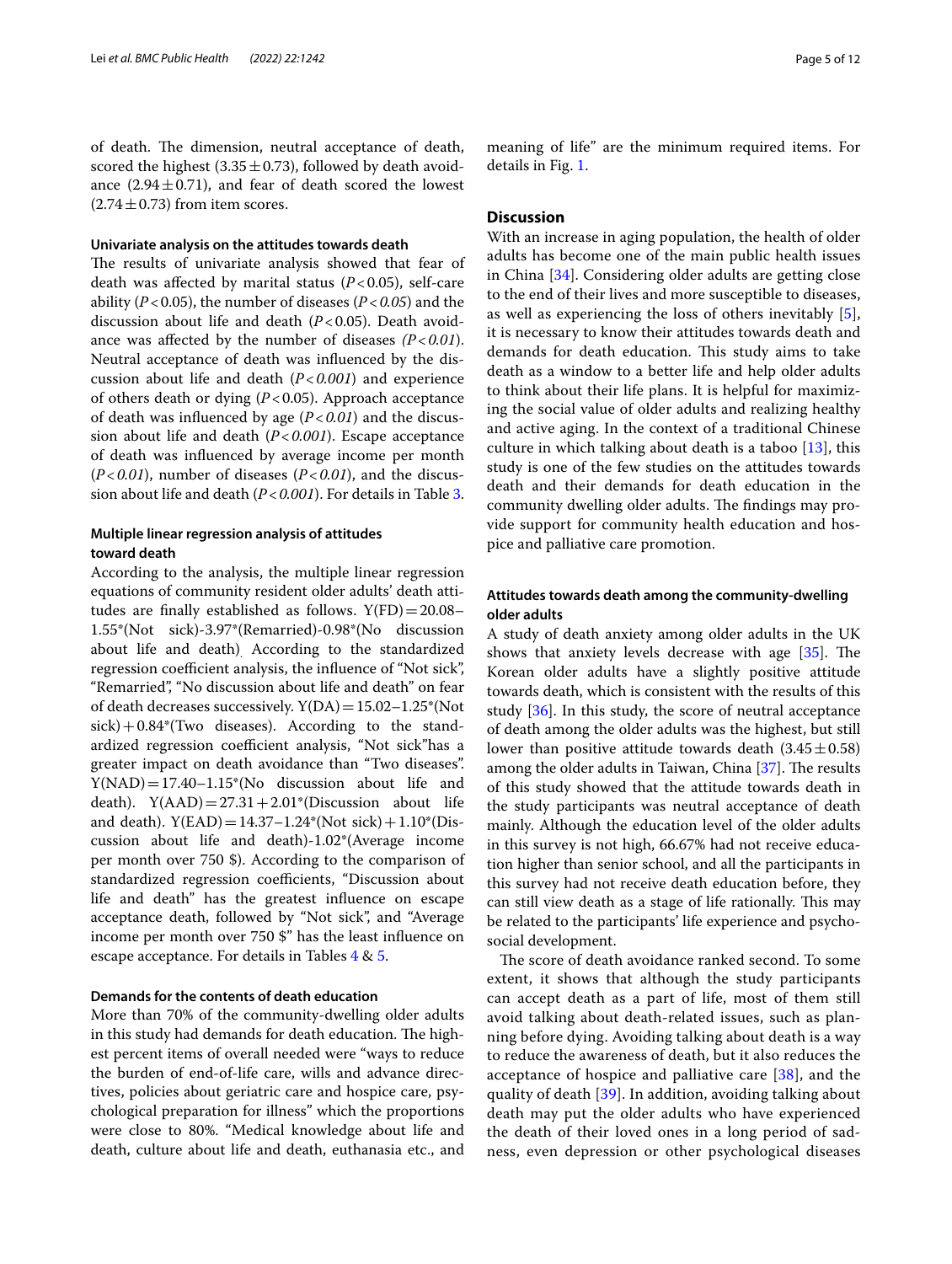<span id="page-5-0"></span>

| Table 3 Single-factor analysis of attitudes toward death among community-dwelling older adults |  |
|------------------------------------------------------------------------------------------------|--|
|------------------------------------------------------------------------------------------------|--|

| Groups                             | FD               | DA               | <b>NAD</b>       | <b>AAD</b>       | <b>EAD</b>       |
|------------------------------------|------------------|------------------|------------------|------------------|------------------|
| Gender                             |                  |                  |                  |                  |                  |
| Male                               | $18.97 \pm 5.24$ | $14.62 \pm 3.68$ | $16.51 \pm 3.92$ | $27.55 \pm 6.92$ | $14.17 \pm 3.68$ |
| Female                             | $19.33 \pm 5.04$ | $14.77 \pm 3.46$ | $16.93 \pm 3.45$ | $28.65 \pm 6.74$ | $14.35 \pm 3.49$ |
| $Z/X^2$                            | 0.51             | 0.15             | 1.23             | 3.19             | 0.01             |
| P                                  | 0.48             | 0.70             | 0.27             | 0.07             | 0.93             |
| Age (years)                        |                  |                  |                  |                  |                  |
| $60 - 69$                          | $19.08 \pm 5.30$ | 14.70 ± 3.59     | $17.22 \pm 3.68$ | $28.11 \pm 6.92$ | $14.08 \pm 3.82$ |
| $70 - 79$                          | $19.02 \pm 4.96$ | $14.82 \pm 3.52$ | $16.65 \pm 3.71$ | $27.82 \pm 7.00$ | $14.30 \pm 3.38$ |
| Over 80                            | $19.53 \pm 5.12$ | $14.56 \pm 3.58$ | $16.27 \pm 3.49$ | $28.83 \pm 6.43$ | $14.52 \pm 3.48$ |
| $Z/X^2$                            | 0.29             | 0.22             | 0.95             | 12.72            | 2.70             |
| P                                  | 0.87             | 0.90             | 0.62             | < 0.01           | 0.26             |
| Ethnicity                          |                  |                  |                  |                  |                  |
| Han                                | $19.17 \pm 5.13$ | $14.71 \pm 3.56$ | $16.76 \pm 3.66$ | $28.18 \pm 6.84$ | $14.27 \pm 3.57$ |
| Other minorities                   | $20.20 \pm 4.92$ | $14.40 \pm 3.44$ | $16.20 \pm 3.11$ | $29.00 \pm 6.56$ | $14.80 \pm 3.35$ |
| $Z/X^2$                            | 0.01             | 0.39             | 0.42             | 0.13             | 0.00             |
| P                                  | 0.91             | 0.53             | 0.52             | 0.72             | 0.98             |
| Religion                           |                  |                  |                  |                  |                  |
| Yes                                | $19.87 \pm 5.33$ | $14.42 \pm 3.93$ | $17.39 \pm 3.03$ | $30.68 \pm 6.82$ | $14.32 \pm 3.73$ |
| No                                 | 19.17 ± 5.08     | 14.79 ± 3.47     | $16.71 \pm 3.67$ | $28.06 \pm 6.80$ | $14.30 \pm 3.53$ |
| $Z/X^2$                            | 0.27             | 0.41             | 0.997            | 2.67             | 0.03             |
| P                                  | 0.61             | 0.52             | 0.318            | 0.10             | 0.87             |
|                                    |                  |                  |                  |                  |                  |
| <b>Marital Status</b>              |                  |                  |                  |                  |                  |
| Married                            | $19.00 \pm 5.24$ | $14.69 \pm 3.66$ | $16.97 \pm 3.78$ | $28.05 \pm 7.09$ | $14.15 \pm 3.74$ |
| Unmarried                          | $20.20 \pm 4.49$ | $15.20 \pm 3.90$ | $16.00 \pm 3.94$ | $26.60 \pm 6.84$ | $14.00 \pm 3.81$ |
| Divorced                           | $20.16 \pm 4.00$ | $15.50 \pm 2.45$ | $15.91 \pm 2.58$ | $29.09 \pm 4.58$ | $14.75 \pm 2.66$ |
| Widowed                            | 19.71±4.99       | $14.64 \pm 3.46$ | $16.29 \pm 3.37$ | $28.53 \pm 6.57$ | $14.64 \pm 3.13$ |
| Remarried                          | $16.17 \pm 3.90$ | $13.58 \pm 3.23$ | $16.50 \pm 4.21$ | $27.08 \pm 4.91$ | $13.42 \pm 3.63$ |
| $Z/X^2$                            | 10.24            | 1.88             | 9.43             | 1.98             | 2.15             |
| P                                  | < 0.05           | 0.76             | 0.05             | 0.74             | 0.71             |
| Education                          |                  |                  |                  |                  |                  |
| Illiteracy                         | $18.77 \pm 4.42$ | $14.00 \pm 3.33$ | $16.23 \pm 3.02$ | $28.40 \pm 5.52$ | $14.15 \pm 3.28$ |
| Primary                            | $19.91 \pm 4.83$ | $14.91 \pm 3.15$ | $16.60 \pm 3.06$ | 28.70 ± 6.38     | $14.48 \pm 3.10$ |
| Junior                             | $18.80 \pm 5.39$ | $14.84 \pm 3.67$ | $16.89 \pm 3.59$ | $27.96 \pm 7.28$ | $14.11 \pm 3.77$ |
| Senior / Secondary                 | $18.47 \pm 5.20$ | $14.59 \pm 4.02$ | $17.01 \pm 4.58$ | $28.01 \pm 7.50$ | $14.41 \pm 4.14$ |
| College                            | $18.59 \pm 5.51$ | $14.20 \pm 3.88$ | $16.53 \pm 4.37$ | $26.02 \pm 6.80$ | $13.51 \pm 3.73$ |
| Graduate                           | $19.98 \pm 4.57$ | $14.74 \pm 2.99$ | $16.83 \pm 3.27$ | $28.88 \pm 5.26$ | $14.26 \pm 2.67$ |
| $Z/X^2$                            | 6.13             | 2.13             | 4.95             | 9.41             | 3.58             |
| P                                  | 0.29             | 0.83             | 0.42             | 0.10             | 0.61             |
| Occupation types before retirement |                  |                  |                  |                  |                  |
| Agriculture                        | $19.48 \pm 4.94$ | $14.59 \pm 3.28$ | $16.66 \pm 2.88$ | $28.44 \pm 6.13$ | $14.31 \pm 3.26$ |
| Industry                           | $19.27 \pm 5.18$ | $14.76 \pm 3.73$ | $16.59 \pm 3.93$ | $28.25 \pm 7.12$ | $14.45 \pm 3.71$ |
| Government                         | $20.08 \pm 5.66$ | $15.38 \pm 3.81$ | $17.81 \pm 3.07$ | $28.73 \pm 6.70$ | $13.69 \pm 3.50$ |
| Enterprise                         | $17.58 \pm 5.00$ | $14.72 \pm 3.39$ | $17.03 \pm 3.44$ | $26.76 \pm 7.27$ | $13.54 \pm 3.61$ |
| Education                          | $19.98 \pm 4.49$ | 14.70 ± 2.83     | $16.55 \pm 3.62$ | $29.48 \pm 5.45$ | $14.18 \pm 3.02$ |
| Medicine                           | $17.94 \pm 6.07$ | $14.45 \pm 4.47$ | $17.55 \pm 5.05$ | $25.61 \pm 8.09$ | $14.52 \pm 4.45$ |
| Others                             | $19.83 \pm 4.99$ | $14.17 \pm 3.42$ | $17.56 \pm 2.98$ | $30.61 \pm 6.36$ | $14.72 \pm 3.53$ |
| $Z/X^2$                            | 10.43            | 2.34             | 10.15            | 12.11            | 7.35             |
| Ρ                                  | 0.11             | 0.89             | 0.12             | 0.06             | 0.29             |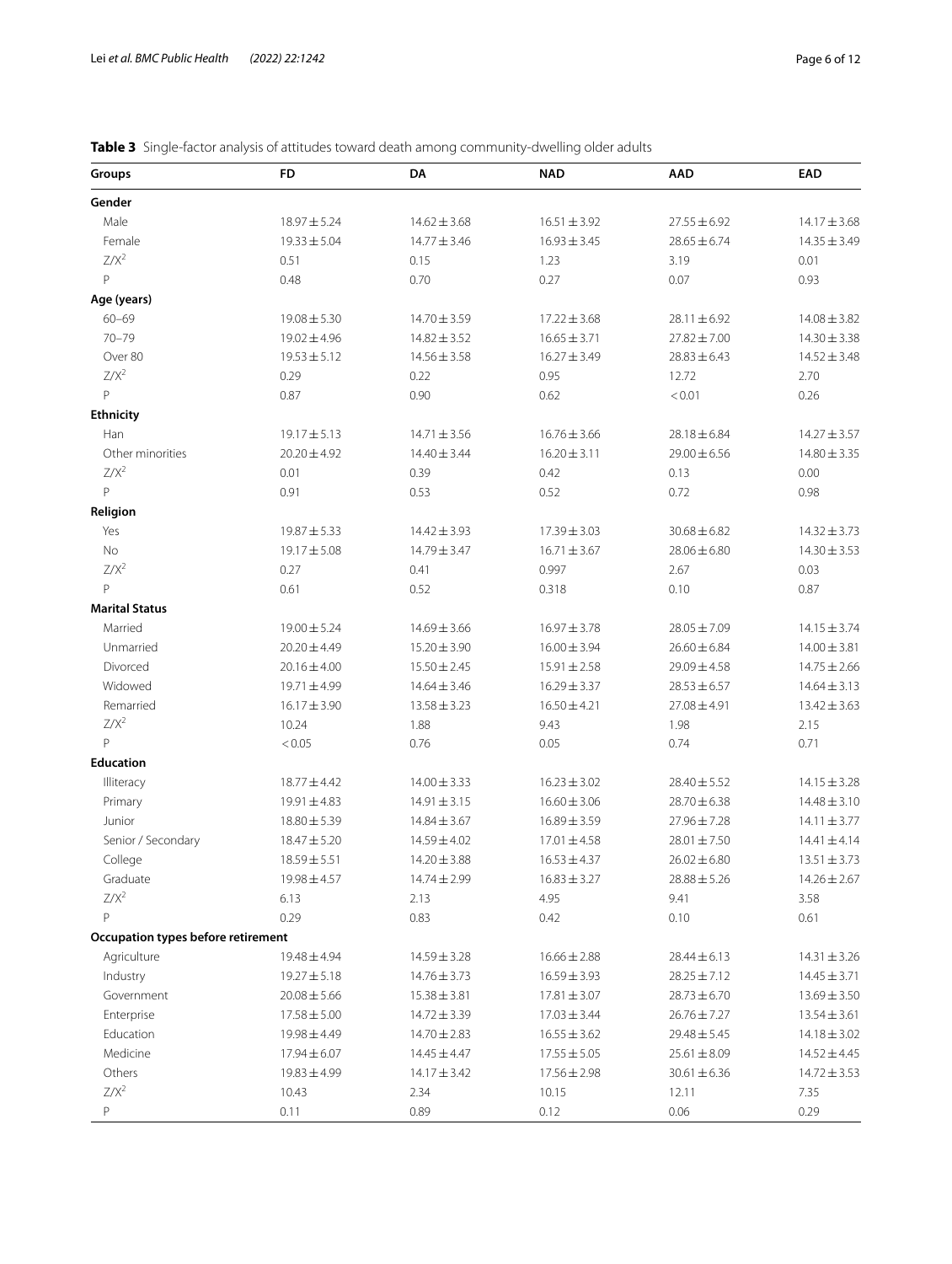### **Table 3** (continued)

| Groups                              | <b>FD</b>        | DA               | <b>NAD</b>       | <b>AAD</b>       | <b>EAD</b>       |  |
|-------------------------------------|------------------|------------------|------------------|------------------|------------------|--|
| Occupation types of adult children  |                  |                  |                  |                  |                  |  |
| Agriculture                         | $21.73 \pm 4.18$ | $15.07 \pm 3.06$ | $16.40 \pm 3.09$ | $30.93 \pm 5.91$ | $15.80 \pm 2.73$ |  |
| Industry                            | $19.57 \pm 5.20$ | $14.60 \pm 3.76$ | $16.60 \pm 3.86$ | $28.61 \pm 7.04$ | $14.56 \pm 3.76$ |  |
| Government                          | $19.80 \pm 4.68$ | $14.46 \pm 3.32$ | $17.43 \pm 3.43$ | $28.26 \pm 5.95$ | $13.34 \pm 2.95$ |  |
| Enterprise                          | 18.47±4.93       | $14.84 \pm 3.49$ | $17.22 \pm 3.62$ | $27.87 \pm 6.46$ | $14.27 \pm 3.70$ |  |
| Education                           | $19.23 \pm 5.37$ | $15.42 \pm 3.38$ | $16.91 \pm 3.06$ | $28.03 \pm 7.38$ | $14.11 \pm 3.45$ |  |
| Medicine                            | $18.70 \pm 6.12$ | $13.60 \pm 3.93$ | $17.02 \pm 4.52$ | $27.49 \pm 7.51$ | $13.72 \pm 4.00$ |  |
| Others                              | $18.51 \pm 4.89$ | $14.53 \pm 3.42$ | $16.12 \pm 3.59$ | $27.16 \pm 6.65$ | $14.05 \pm 3.24$ |  |
| $Z/X^2$                             | 8.53             | 8.50             | 8.06             | 5.21             | 8.96             |  |
| $\mathsf{P}$                        | 0.20             | 0.20             | 0.23             | 0.52             | 0.18             |  |
| Average income per month            |                  |                  |                  |                  |                  |  |
| Under 150 \$                        | $19.94 \pm 4.94$ | $14.17 \pm 3.54$ | $16.11 \pm 2.83$ | 29.77 ± 4.77     | $15.06 \pm 2.62$ |  |
| 150-449\$                           | $19.36 \pm 5.08$ | $15.02 \pm 3.23$ | $16.71 \pm 3.57$ | $28.39 \pm 6.77$ | $14.50 \pm 3.70$ |  |
| 450-749\$                           | 19.19±5.15       | $14.77 \pm 3.74$ | $16.77 \pm 3.63$ | 28.17±6.90       | $14.43 \pm 3.52$ |  |
| Over 750\$                          | $18.56 \pm 5.18$ | $14.20 \pm 3.49$ | $16.91 \pm 4.04$ | $27.51 \pm 7.17$ | $13.36 \pm 3.53$ |  |
| $Z/X^2$                             | 3.23             | 4.84             | 3.81             | 3.42             | 13.91            |  |
| $\mathsf{P}$                        | 0.36             | 0.18             | 0.28             | 0.33             | < 0.01           |  |
| Self-care ability                   |                  |                  |                  |                  |                  |  |
| Totally by self-care                | $18.91 \pm 5.25$ | $14.62 \pm 3.65$ | $16.75 \pm 3.77$ | $28.05 \pm 7.04$ | $14.19 \pm 3.63$ |  |
| Need others help                    | $20.43 \pm 4.52$ | $15.20 \pm 3.16$ | $17.26 \pm 3.12$ | $28.44 \pm 6.01$ | $14.51 \pm 3.42$ |  |
| Totally by others help              | $20.92 \pm 2.22$ | $15.31 \pm 2.32$ | $15.69 \pm 2.50$ | $31.08 \pm 4.11$ | $15.46 \pm 3.07$ |  |
| $Z/X^2$                             | 9.05             | 2.22             | 2.94             | 2.16             | 1.03             |  |
| $\mathsf{P}$                        | < 0.05           | 0.33             | 0.23             | 0.34             | 0.60             |  |
| <b>Number of deseases</b>           |                  |                  |                  |                  |                  |  |
| $\Omega$                            | $17.75 \pm 5.50$ | $13.76 \pm 3.98$ | 16.59±4.09       | 26.97±7.40       | $13.29 \pm 3.74$ |  |
| $\mathbf{1}$                        | $19.65 \pm 5.01$ | 14.99 ± 3.40     | $17.34 \pm 3.19$ | $28.62 \pm 6.47$ | $14.44 \pm 3.34$ |  |
| $\overline{2}$                      | $19.65 \pm 5.10$ | $15.85 \pm 3.23$ | $17.55 \pm 2.98$ | $28.99 \pm 6.48$ | $14.96 \pm 3.42$ |  |
| $\geq$ 3                            | $19.42 \pm 6.15$ | $15.12 \pm 3.61$ | $17.81 \pm 3.67$ | $28.66 \pm 7.15$ | $15.36 \pm 3.76$ |  |
| $Z/X^2$                             | 7.96             | 15.85            | 2.71             | 4.225            | 14.55            |  |
| $\mathsf{P}$                        | < 0.05           | < 0.01           | 0.44             | 0.24             | < 0.01           |  |
| Discussion about life and death     |                  |                  |                  |                  |                  |  |
| Yes                                 | $19.75 \pm 4.58$ | $14.95 \pm 3.21$ | $17.40 \pm 3.41$ | $29.32 \pm 6.34$ | $14.98 \pm 3.40$ |  |
| No                                  | $18.73 \pm 5.47$ | $14.52 \pm 3.79$ | $16.25 \pm 3.77$ | $27.31 \pm 7.07$ | $13.74 \pm 3.61$ |  |
| $Z/X^2$                             | 5.04             | 0.69             | 12.81            | 13.31            | 17.61            |  |
| $\mathsf{P}$                        | < 0.05           | 0.41             | < 0.001          | < 0.001          | < 0.001          |  |
| Experience of others death or dying |                  |                  |                  |                  |                  |  |
| Yes                                 | $19.26 \pm 5.09$ | $14.74 \pm 3.50$ | $16.85 \pm 3.62$ | $28.35 \pm 6.76$ | $14.36 \pm 3.53$ |  |
| <b>No</b>                           | $18.22 \pm 5.38$ | 14.36 ± 4.09     | $15.72 \pm 3.93$ | $26.47 \pm 7.46$ | $13.43 \pm 3.90$ |  |
| $Z/X^2$                             | 1.58             | 0.07             | 4.45             | 2.86             | 2.28             |  |
| P                                   | 0.21             | 0.80             | < 0.05           | 0.09             | 0.13             |  |

*Note*: Bonferroni correction has been done. *FD* Fear of Death, *DA* Death Avoidance, *NAD* Neutral Acceptance of Death, *AAD* Approach Acceptance of Death, *EAD* Escape Acceptance of Death

[[40](#page-11-24)], which is not conducive to their mental health  $[41]$  $[41]$  $[41]$ . This is something that health professionals need to pay attention to.

they can accept death from the point of view of reality and/or their longing, rather than extreme fear.

The scores of escape acceptance and approach acceptance toward death in the older adults were close, and both were higher than the theoretical median 2.5,

Fear of death scored lowest in this study is diferent from that in Iran. Death anxiety among older Iranians was relatively high [\[42\]](#page-11-26). Nearly 80% of the

indicating that when older adults have to face death,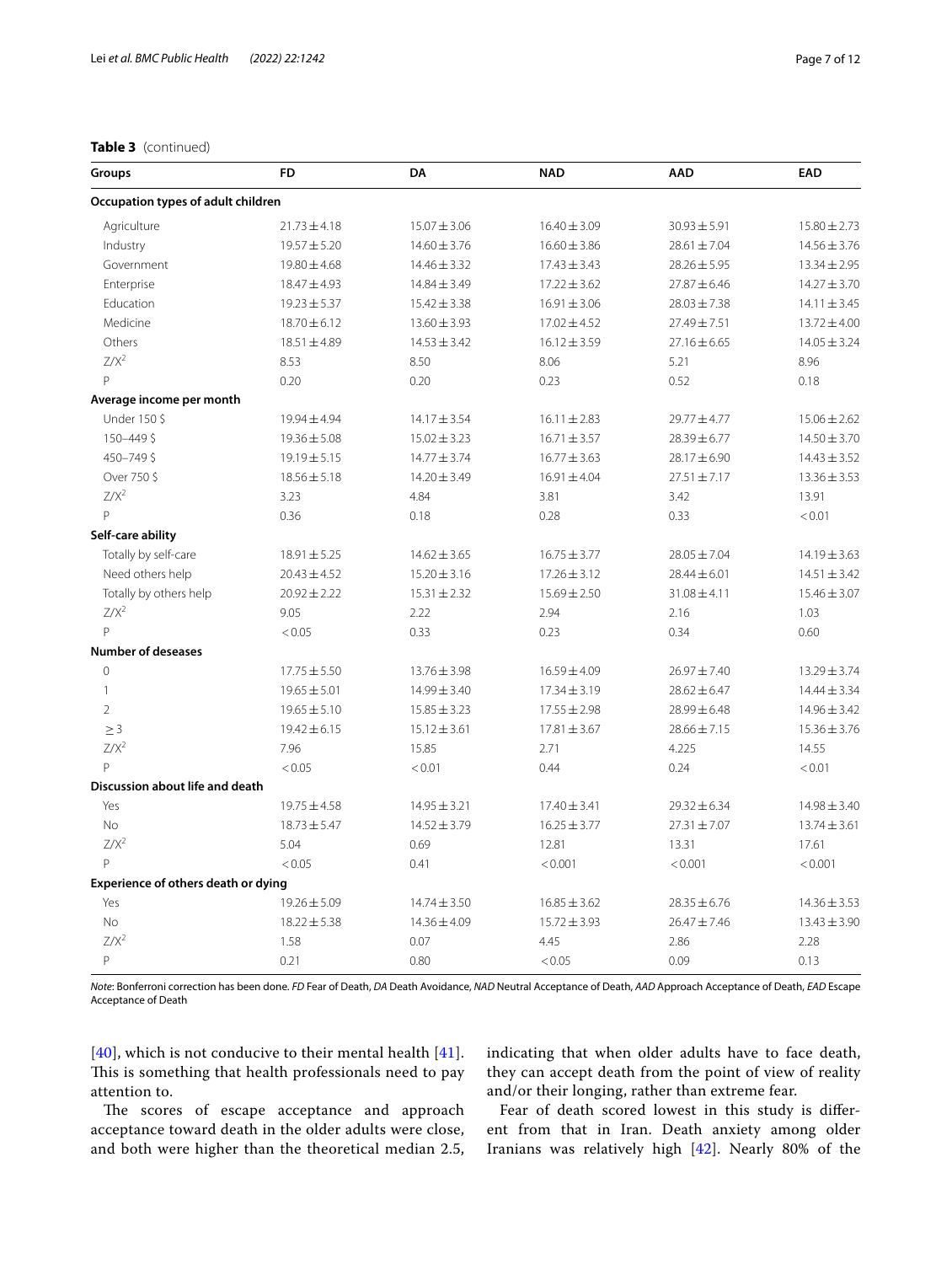<span id="page-7-0"></span>**Table 4** Multiple linear regression independent variable assignment of attitudes to death among community-dwelling older adults

| <b>Variables</b>                                     | Assignment (dummy variables)                                                             |
|------------------------------------------------------|------------------------------------------------------------------------------------------|
| $X_1$ : Age                                          | $60 - 69$ years = 1, 70 ~ 79 years = 2, Over 80 years = 3                                |
| $X_2$ : Marital status                               | Married $= 1$ , Unmarried $= 2$ , Divorced $= 3$ , Widowed $= 4$ , Remarried $= 5$       |
| $X_3$ : Average income per month                     | Under 150 $\zeta = 1$ , 150-449 $\zeta = 2$ , 450-749 $\zeta = 3$ , Over 750 $\zeta = 4$ |
| $X_4$ : Self-care ability                            | Totally by self-care = 1, Need others help = 2, Totally by others help = 3               |
| $X_{\epsilon}$ : Number of deseases                  | Not sick = 0, One disease = 1, Two diseases = 2, Having three or more diseases = $3$     |
| $X_6$ : Discussion about life and death              | $Yes = 1, No = 2$                                                                        |
| X <sub>7</sub> : Experience of others death or dying | $Yes = 1. No = 2$                                                                        |

<span id="page-7-1"></span>**Table 5** Results of multiple linear regression of attitudes toward death among community-dwelling older adults

| <b>Death attitudes</b> | <b>Variables</b>                     | В       | SD   | β       | t       | p       | <b>Tolerance</b> | VIF  | F     | P       |
|------------------------|--------------------------------------|---------|------|---------|---------|---------|------------------|------|-------|---------|
| F <sub>D</sub>         | Constant                             | 20.08   | 0.36 |         | 55.74   | < 0.001 |                  |      | 6.10  | < 0.001 |
|                        | Not sick                             | $-1.55$ | 0.59 | $-0.12$ | $-2.64$ | < 0.05  | 0.96             | 1.04 |       |         |
|                        | Remarried                            | $-3.97$ | 1.76 | $-0.10$ | $-2.25$ | < 0.05  | 1.00             | 1.00 |       |         |
|                        | No discussion about life and death   | $-0.98$ | 0.49 | $-0.09$ | $-2.00$ | < 0.05  | 0.96             | 1.04 |       |         |
| DA                     | Constant                             | 15.02   | 0.21 |         | 70.55   | < 0.001 |                  |      | 9.33  | < 0.001 |
|                        | Not sick                             | $-1.25$ | 0.40 | $-0.15$ | $-3.14$ | < 0.01  | 0.93             | 1.08 |       |         |
|                        | Two diseases                         | 0.84    | 0.42 | 0.09    | 2.01    | < 0.05  | 0.93             | 1.08 |       |         |
| <b>NAD</b>             | Constant                             | 17.40   | 0.21 |         | 66.30   | < 0.001 |                  |      | 17.06 | < 0.001 |
|                        | No discussion about life and death   | $-1.15$ | 0.28 | $-0.16$ | $-4.13$ | < 0.001 | 1.00             | 1.00 |       |         |
| AAD                    | Constant                             | 27.31   | 0.34 |         | 79.34   | < 0.001 |                  |      | 14.82 | < 0.001 |
|                        | Discussion about life and death      | 2.01    | 0.52 | $-0.15$ | 3.85    | < 0.001 | 1.00             | 1.00 |       |         |
| EAD                    | Constant                             | 14.37   | 0.26 |         | 55.41   | < 0.001 |                  |      | 10.39 | < 0.001 |
|                        | Not sick                             | $-1.24$ | 0.39 | $-0.15$ | $-3.18$ | < 0.01  | 0.96             | 1.04 |       |         |
|                        | Discussion about life and death      | 1.10    | 0.33 | 0.15    | 3.35    | < 0.01  | 0.96             | 1.05 |       |         |
|                        | Average income per month over 750 \$ | $-1.02$ | 0.41 | $-0.11$ | $-2.52$ | < 0.05  | 0.99             | 1.01 |       |         |

*Note*: *B* unstandardized coefficient, *SD* standard deviation, *β* standardized coefficient, *t* test statistics of each variable, *p* test significance level of each variable, *VIF* Variance Infation Factor, *F* test statistics of each regression equation, *P* test signifcance level of each regression equation, *FD* Fear of Death, *DA* Death Avoidance, *NAD* Neutral Acceptance of Death, *AAD* Approach Acceptance of Death, *EAD* Escape Acceptance of Death

<span id="page-7-2"></span>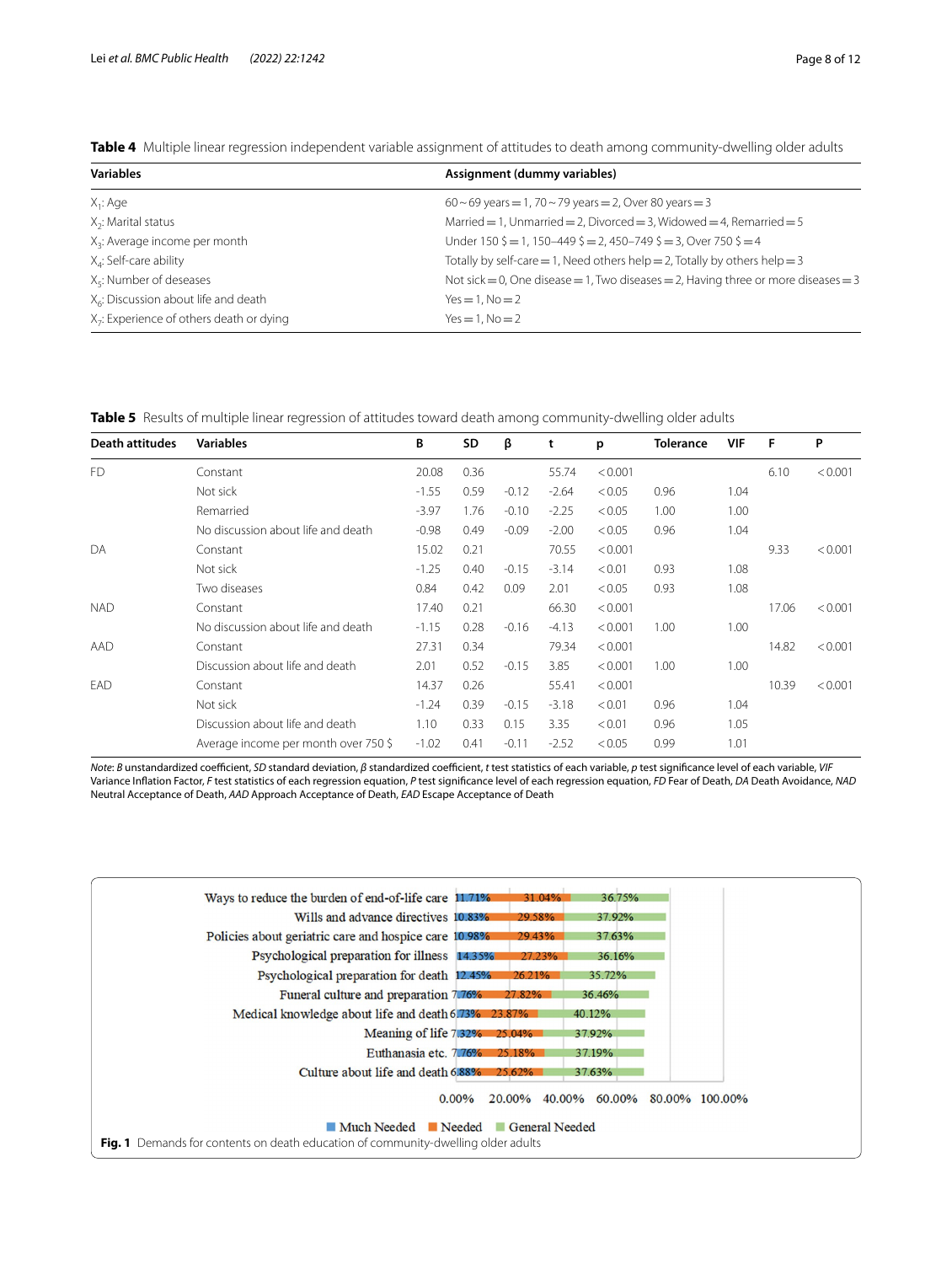community-dwelling older adults in this study sufer from chronic diseases but 98.05% have no care problems according to their self-assessments. It may be that the older adults have less near-death feelings or experiences, and they also avoid the topic of death, so their fear and anxiety are relatively low.

The study by Lockhart, L. K. et al. showed that the score of approach acceptance of death in American older adults was  $3.94 \pm 0.93$ , which was higher than the  $2.83 \pm 0.68$ in this study, while the scores of escaping acceptance of death and fear of death were  $2.52 \pm 0.68$  and  $2.15 \pm 0.58$ respectively, which were lower than those in this study [[43\]](#page-11-27). It showed that the characteristics of death attitudes of the older adults in the United States are more clear than that of the older adults in this study. It is worth noting that the scores of attitudes towards death in all dimensions are between 2.5 and 3.5, indicating that the attitudes towards death of community-dwelling older adults are complex and multi-dimensional. No obvious attitude tendency towards death in older adults indicates that the cognition towards death is still in a vague stage, and professional guidance and education are required.

# **Infuencing factors of attitudes towards death among the community‑dwelling older adults**

Many studies have come to diferent fndings about the infuencing factors of attitudes towards death [[15](#page-10-14), [44\]](#page-11-28), and this is related to the unique cultural background of the research objects  $[45]$  $[45]$ . In Chinese culture, the study community-dwelling older adults' attitudes towards death were infuenced by the number of diseases, discussion about life and death, marital status, and average income per month.

The item "number of diseases" has an impact on fear of death, death avoidance and escape acceptance of death. When the investigated group was not sick, the scores of fear of death, death avoidance and escape acceptance of death would decrease. This indicates that diseases will bring changes in the older adults' thoughts and attitudes towards death. When the number of diseases increased, the negative efect on fear of death, death avoidance and escape acceptance of death disappeared, indicating that the presence or absence of diseases is the key to afect attitudes towards death in older adults. Only when the number of diseases increased to two, there was a positive impact on death avoidance. With the number of diseases increasing, older adults may be aware of the proximity of death, deepening their avoidance of death. However, when the number of diseases increased beyond two, the positive and negative efects on attitudes towards death all disappeared. The above results suggest that community health professionals should pay more attention to the emotional and psychological changes of the older adults when the diseases are frst diagnosed and the number of diseases increases to two.

The discussion about life and death is the factor that afects fear of death, neutral acceptance of death, approaching acceptance of death and escape acceptance of death. The discussion about life and death has a positive efect on the community-resident older adults' scores of approaching acceptance of death and escape acceptance of death. The life and death relevant discussions increase older adults' recognition of approaching acceptance of death and escape acceptance of death. The scores of fear of death and neutral acceptance of death will decrease if there is no discussion about life and death. Overall, the life and death discussion has an impact on all dimensions of the communitydwelling older adults' attitudes towards death except death avoidance. The discussion about life and death is a double-edged sword, which should be carried out cautiously. On one hand, it may generally improve the awareness of death and promote older adults to accept death neutrally to some extent. On the other hand, it may also arise fear of death, approach acceptance of death and escape acceptance of death. Therefore, more in-depth, and detailed research is needed in how to standardize or appropriately carry out the life and death discussion within older adults.

The effect of remarriage on fear of death of community-dwelling older adults is negative. Marital status was also an infuencing factor in cancer patients' death anxiety  $[46]$  $[46]$ . The proportion of remarried older adults is relatively low, but marital status is statistically signifcant in both univariate and multivariate regression analysis of fear of death. Older adults who were remarried had a lower score of fear of death and were less afraid of death than older adults in other marital status. This may be due to an unhappy life experience and the courage to make a change of remarried older adults. To some extent, remarriage shows older people's ability to integrate into life and find happiness again  $[47]$ , and this experience may reduce the feelings of fear when they are in face of death.

This study found that an average monthly income of more than 750 \$ had a negative efect on the score of escape acceptance of death for the study participants. Escape acceptance of death refers to that death is accepted as a way of escaping from a life of misery [\[9](#page-10-8)]. High income can improve the quality of life. An average monthly income of more than 750 \$ can provide a better guarantee for the real life needs of older adults in China. Hence, it is possible that the older people at this income level do not fnd life painful and the tendency to escape acceptance of death is weak.

In addition to the above factors that had statistical signifcance in the multiple linear regression analysis, age,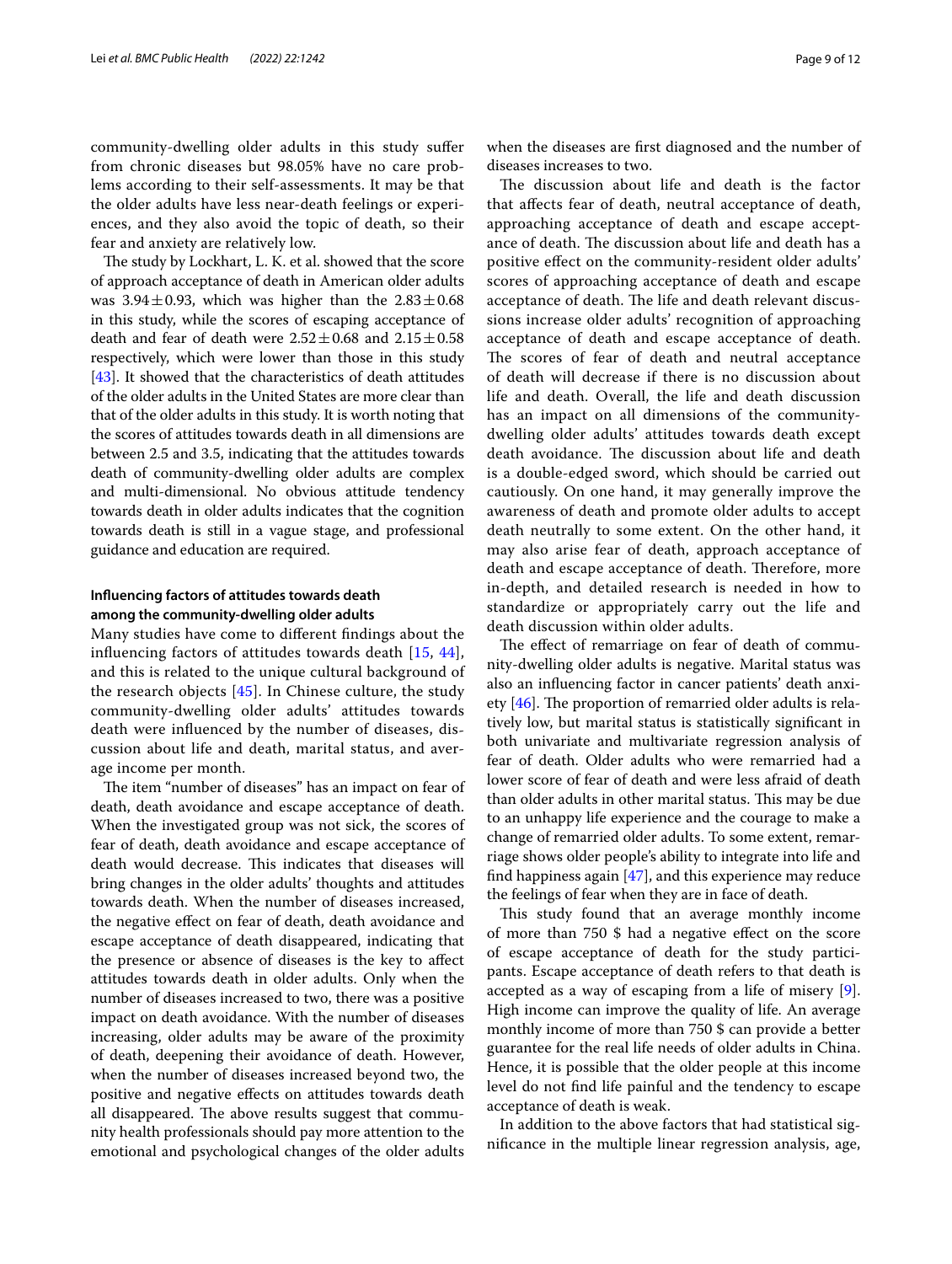self-care ability and experience of others death or dying were statistically signifcant in the univariate analysis of death attitudes of the community-dwelling older adults in this study.

Age was a signifcant infuencing factor on the attitudes towards death between the young and old groups in many studies [\[8](#page-10-7), [14](#page-10-13)]. In this study, the attitudes towards death among the young-old (60–69 years old), the middle-old (70–79 years old) and the old-old (over 80 years old) population difer only in the approach acceptance of death dimension. The score of approach acceptance of death among the middle-old is the lowest, which may be because the physical function of the middle-old is weaker than that of the young-old, and the psychological preparation for death is not sufficient when compared with that of the old-old. However, in the multivariate analysis, age did not enter any regression equation of death attitudes. So, under the comprehensive infuence of multiple social factors, age of older adults has no signifcant impact on their attitudes towards death. Older adults in this study with diferent self-care abilities have diferent degrees of fear of death. Those who are fully capable of self-care have the lowest score of fear of death, but it is not statistically signifcant in multivariate analysis. Older people with the slow reduction of self-care ability may have a better death preparation compared with receiving a sudden shocking diagnosis, so it is not a signifcant factor in a comprehensive setting. Chronic, or severe illnesses seriously afect older adults' acceptance of death  $[22]$  $[22]$ . The experience of others death or dying was also an infuencing factor in the univariate analysis of death attitudes of the community-dwelling older adults. By witnessing other people's death, the community-dwelling older adults may have a higher score of neutral acceptance of death, indicating that the inevitable experience of witnessing the death of others unconsciously acts as a reminder of death and makes older adults realize that death is a natural law [\[48\]](#page-11-32).

# **Demands for the content of death education within the community‑dwelling older adults**

Through analysing the influencing factors of death attitudes, we found that the discussion of life and death is an important way for community health professionals to improve the awareness about death and dying and afect death attitudes of older adults. In fact, if we want to make the best of the positive guidance of such discussion, professional and scientifc death education need to be carried out for older adults. Death education is the opportunity and window for discussing life and death for Chinese older adults  $[28]$  $[28]$ . Therefore, this study surveyed the contents of death education that the communitydwelling older adults are interested in and demanded.

In terms of the overall degree of demands, the percent for ways to reduce the burden of end-of-life care is the highest. The demands proportion of "wills and advance directives, policies about geriatric care and hospice care, psychological preparation for death" followed, indicating that older adults in this study hope to plan their terminal stage, improve the quality of death effectively, and achieve a good death. The community-dwelling older adults in this study have relatively low demands for medical knowledge, meaning of life, euthanasia (not allowed by Chinese law [[49](#page-11-33)]) and culture about life and death. The degree of demands for the ten death education items in this study were all more than 70%, and this means that the study participants are eager to know more about death and hope to communicate with others about life and death [[12\]](#page-10-11).

However, there is no universal death education for the community-dwelling older adults in China. Although there have been a few death education studies for cancer patients [[50](#page-11-34)], health professionals [\[51](#page-11-35)] and medical students [[52\]](#page-11-36), the community-dwelling older adults have been neglected. Diferent from the developed countries such as United States, United Kingdom and Canada, where death education has become universal in primary and secondary schools [[24,](#page-11-8) [53](#page-11-37)], death education in China is carried out only in older adults sporadically [\[54](#page-11-38)]. In view of sociocultural traditions, mention of death is still considered sensitive or emotionally damaging, especially when discussing death with older adults. Therefore, the content design of death education for community-dwelling older adults should pay more attention to the actual demands of them. In this way, death anxiety of older adults can be avoided as far as possible, and at the same time, older adults can be motivated to think about death, plan their end-of-life care, and cherish the present time, thus improving the quality of life and acquiring happiness [\[55](#page-11-39)].

# **Limitations**

The proportion of some groups varies greatly such as ethnicity, religions, and marital status. But this is also the reality in China. Infuenced by the research contents, older adults who are very sensitive to the topic of death or extremely afraid of death may be reluctant to participate in this study. In fact, this is difficult to avoid under the premise that the survey respondents voluntarily participate in the death attitude survey. And this study was completed in a small sample in Chongqing, southwest China, replicating it in an area where random sampling could be used is recommended. Future studies should expand the sample size and maximize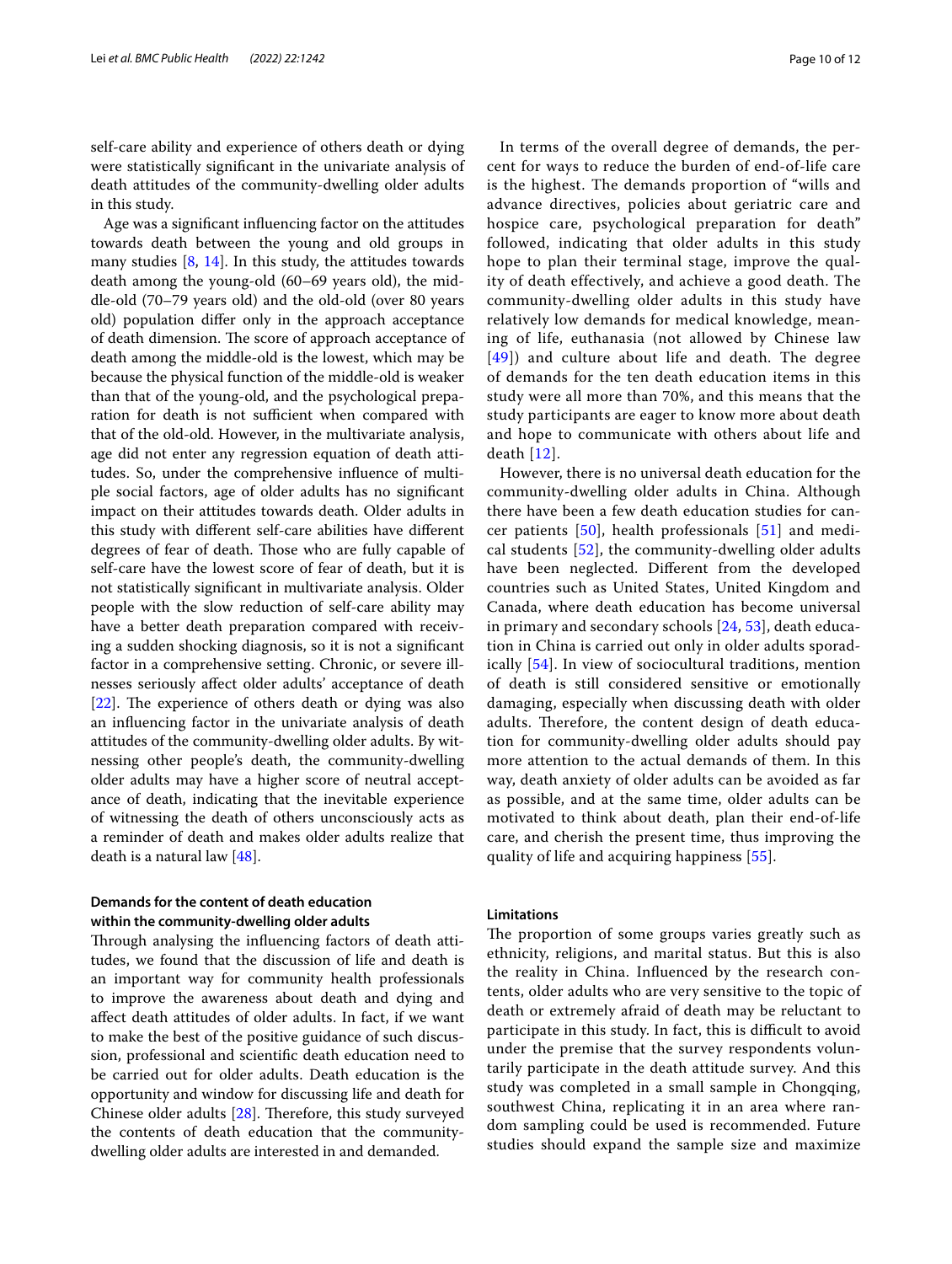the characteristics of diferent older adults' groups, to better explore the factors afecting attitudes towards death.

# **Conclusion**

This study is one of the few studies on the attitude towards death and the demands for death education of Chinese community-dwelling older adults. The attitudes towards death of older adults are complex and multidimensional, and the number of diseases, discussion about life and death, marital status, and average income per month were the influencing factors. The communitydwelling older adults are interested in the contents of death education and demand them, such as psychological preparations for illness, ways to reduce the burden of end-of-life care, wills and living wills. The findings of this study contribute to enrich the global death attitude studies and provide reference for the development of death education for older adults, which are helpful to reduce the psychological burden and improve the quality of death for older adults.

### **Supplementary Information**

The online version contains supplementary material available at [https://doi.](https://doi.org/10.1186/s12889-022-13655-2) [org/10.1186/s12889-022-13655-2](https://doi.org/10.1186/s12889-022-13655-2).

<span id="page-10-15"></span>**Additional fle 1.** 

#### **Acknowledgements**

We acknowledge all the older adults who completed this questionnaires and the volunteers who helped to distribute the questionnaires.

#### **Authors' contributions**

Study conception and design: Yu Luo. Data collection: Lei Lei, Hongyan Zhao, Lijuan Ran and Lihua Wang. Data analysis: Lei Lei, Hongyan Zhao. Drafting of the article: Lei Lei and Yu Luo. Critical revision of the article: Yu Luo. Yu Luo accepts all responsibility for the work and/or the conduct of the study, had access to the data, and controlled the decision to publish. The author(s) read approved the fnal manuscript.

#### **Funding**

This research is funded by the National Social Science Fund of China (Grant No.19XRK001) and Chongqing Graduate Scientifc Research Innovation Project (Grant No.CYB21242).

#### **Availability of data and materials**

The data that support the fndings of this study are available from the corresponding author upon reasonable request.

#### **Declarations**

#### **Ethics approval and consent to participate**

This study was approved by the Ethics Committee of Army Medical University (NO. 2021.06–03). The method was carried out in accordance with the guideline (STROBE Statement—Checklist of items that should be included in reports of cross-sectional studies) of EQUATOR. And informed consents were obtained from all participants.

#### **Consent for publication**

Not applicable.

#### **Competing interests**

The authors declare that they have no competing interests.

#### **Author details**

<sup>1</sup> School of Nursing, Army Medical University / Third Military Medical University, No. 30 Gaotanyan Street, Shapingba District, Chongqing 400038, People's Republic of China. <sup>2</sup> Xiaolongkan Community Health Service Center, No.4 Xiaolongkan Street, Shapingba District, Chongqing 400030, People's Republic of China. <sup>3</sup> Southwest University Hospital, No. 2 Tiansheng Road, Beibei District, Chongqing 400715, People's Republic of China. <sup>4</sup>The First Affiliated Hospital of Army Medical University, No. 29 Gaotanyan Street, Shapingba District, Chongqing 400038, People's Republic of China.

# Received: 27 February 2022 Accepted: 17 June 2022<br>Published online: 23 June 2022

#### **References**

- <span id="page-10-0"></span>1. World Health Organization (2021). Ageing. [https://www.who.int/health](https://www.who.int/health-topics/ageing#tab=tab_1)[topics/ageing#tab](https://www.who.int/health-topics/ageing#tab=tab_1)=tab\_1. Accessed 9 Dec 2021
- <span id="page-10-1"></span>2. Nurhaiza N, Nurnaddia N, Nor AA (2015) The Effects of the Ageing Population on Healthcare Expenditure: A Comparative Study of China and India. Proceedings of the International Conference on Economics and Banking 2015. [https://doi.org/10.2991/iceb-15.2015.44.](https://doi.org/10.2991/iceb-15.2015.44)
- <span id="page-10-2"></span>3. National Health Commission of the People's Republic of China (2020). 2020 National Bulletin on the Development of Undertakings for the Aged. Available: [http://www.nhc.gov.cn/cms-search/xxgk/getManuscriptXxgk.](http://www.nhc.gov.cn/cms-search/xxgk/getManuscriptXxgk.htm?id=c794a6b1a2084964a7ef45f69bef5423) htm?id=[c794a6b1a2084964a7ef45f69bef5423.](http://www.nhc.gov.cn/cms-search/xxgk/getManuscriptXxgk.htm?id=c794a6b1a2084964a7ef45f69bef5423) Accessed 9 Dec 2021
- <span id="page-10-3"></span>4. World Health Organization (2021). Ageing and health. [https://www.who.](https://www.who.int/news-room/fact-sheets/detail/ageing-and-health) [int/news-room/fact-sheets/detail/ageing-and-health.](https://www.who.int/news-room/fact-sheets/detail/ageing-and-health) Accessed 9 Dec 2021
- <span id="page-10-4"></span>5. Maxfeld M, Pyszczynski T, Greenberg J, Bultmann MN. Age Diferences in the efects of mortality salience on the correspondence bias. Int J Aging Hum Dev. 2017;84(4):329–42. [https://doi.org/10.1177/00914](https://doi.org/10.1177/0091415016685332) [15016685332](https://doi.org/10.1177/0091415016685332).
- <span id="page-10-5"></span>6. Menzies RE, Sharpe L, Dar-Nimrod I. The relationship between death anxiety and severity of mental illnesses. Br J Clin Psychol. 2019;58(4):452–67. <https://doi.org/10.1111/bjc.12229>.
- <span id="page-10-6"></span>7. Cicirelli VG. Sibling death and death fear in relation to depressive symptomatology in older adults. J Gerontol B Psychol Sci Soc Sci. 2009;64(1):24–32. [https://doi.org/10.1093/geronb/gbn024.](https://doi.org/10.1093/geronb/gbn024)
- <span id="page-10-7"></span>8. Mohammadpour A, Sadeghmoghadam L, Shareinia H, Jahani S, Amiri F. Investigating the role of perception of aging and associated factors in death anxiety among the elderly. Clin Interv Aging. 2018;13:405–10. [https://doi.org/10.2147/CIA.S150697.](https://doi.org/10.2147/CIA.S150697)
- <span id="page-10-8"></span>9. Asatsa S. Death attitudes as possible predictors of death Preparedness across lifespan among nonclinical populations in Nairobi County Kenya. Indian J Palliat Care. 2020;26(3):287–94. [https://doi.org/10.4103/](https://doi.org/10.4103/IJPC.IJPC_127_19) [IJPC.IJPC\\_127\\_19](https://doi.org/10.4103/IJPC.IJPC_127_19).
- <span id="page-10-9"></span>10. Strupp J, Koneke V, Rietz C, Voltz R. Perceptions of and attitudes toward death, dying, grief, and the fnitude of life-a representative survey among the general public in Germany. Omega (Westport). 2021;84(1):157–76. <https://doi.org/10.1177/0030222819882220>.
- <span id="page-10-10"></span>11 Chen Q, Flaherty JH, Guo JH, Zhou Y, Zhang XM, Hu XY. Attitudes of older Chinese patients toward death and dying. J Palliat Med. 2017;20(12):1389–94. [https://doi.org/10.1089/jpm.2017.0014.](https://doi.org/10.1089/jpm.2017.0014)
- <span id="page-10-11"></span>12. Lei L, Gan Q, Gu C, Tan J, Luo Y (2021) Life-and-Death Attitude and Its Formation Process and End-of-Life Care Expectations Among the Elderly Under Traditional Chinese Culture: A Qualitative Study. J Transcult Nurs:1775400626.<https://doi.org/10.1177/10436596211021490>
- <span id="page-10-12"></span>13 Cheng HB, Shek PK, Man CW, Chan OM, Chan CH, Lai KM, et al. Dealing with death taboo: discussion of do-not-resuscitate directives with chinese patients with noncancer life-limiting illnesses. Am J Hosp Palliat Care. 2019;36(9):760–6. [https://doi.org/10.1177/1049909119828116.](https://doi.org/10.1177/1049909119828116)
- <span id="page-10-13"></span>14. Fortner BV, Neimeyer RA. Death anxiety in older adults: a quantitative review. Death Stud. 1999;23(5):387–411. [https://doi.org/10.1080/07481](https://doi.org/10.1080/074811899200920) [1899200920](https://doi.org/10.1080/074811899200920).
- <span id="page-10-14"></span>15. Satomi N, Toshiko T. Relationship between identity and attitude toward death in Japanese senior citizens. J Med Invest. 2014;61(1–2):103–17. [https://doi.org/10.2152/jmi.61.103.](https://doi.org/10.2152/jmi.61.103)